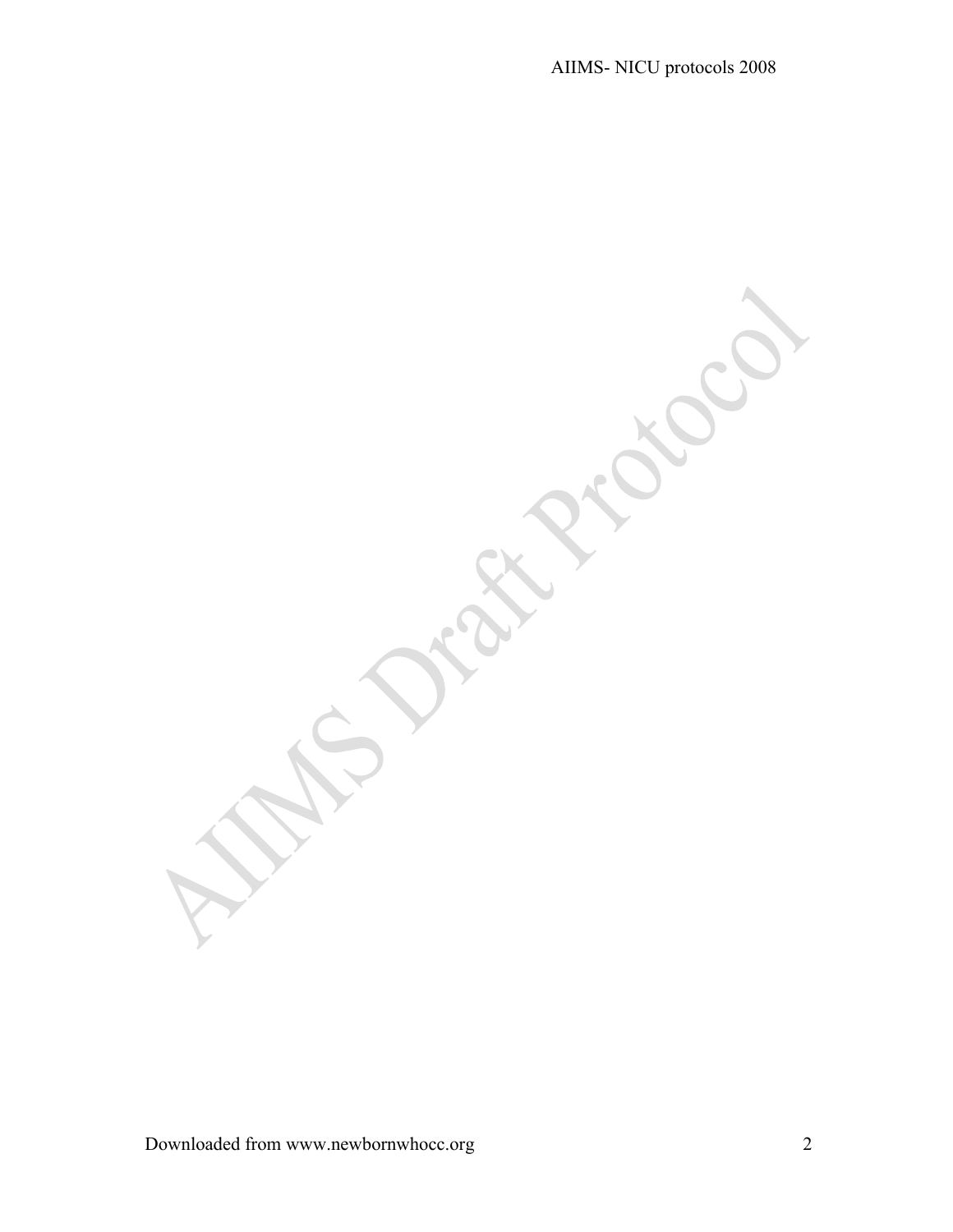### **Abstract**

Continuous positive airway pressure (CPAP) is a simple, inexpensive and gentle mode of respiratory support in preterm very low birth weight (VLBW) infants. It helps by preventing the alveolar collapse and increasing the functional residual capacity of the lungs. Since it results in less ventilator induced lung injury than mechanical ventilation, it should theoretically reduce the incidence of chronic lung disease in VLBW infants. Various devices have been used for CPAP generation and delivery. The relative merits and demerits of these devices and the guidelines for CPAP therapy in neonates are discussed in this protocol.

**Key words:** Continuous positive airway pressure, Devices, Fixation, Treatment, Protocol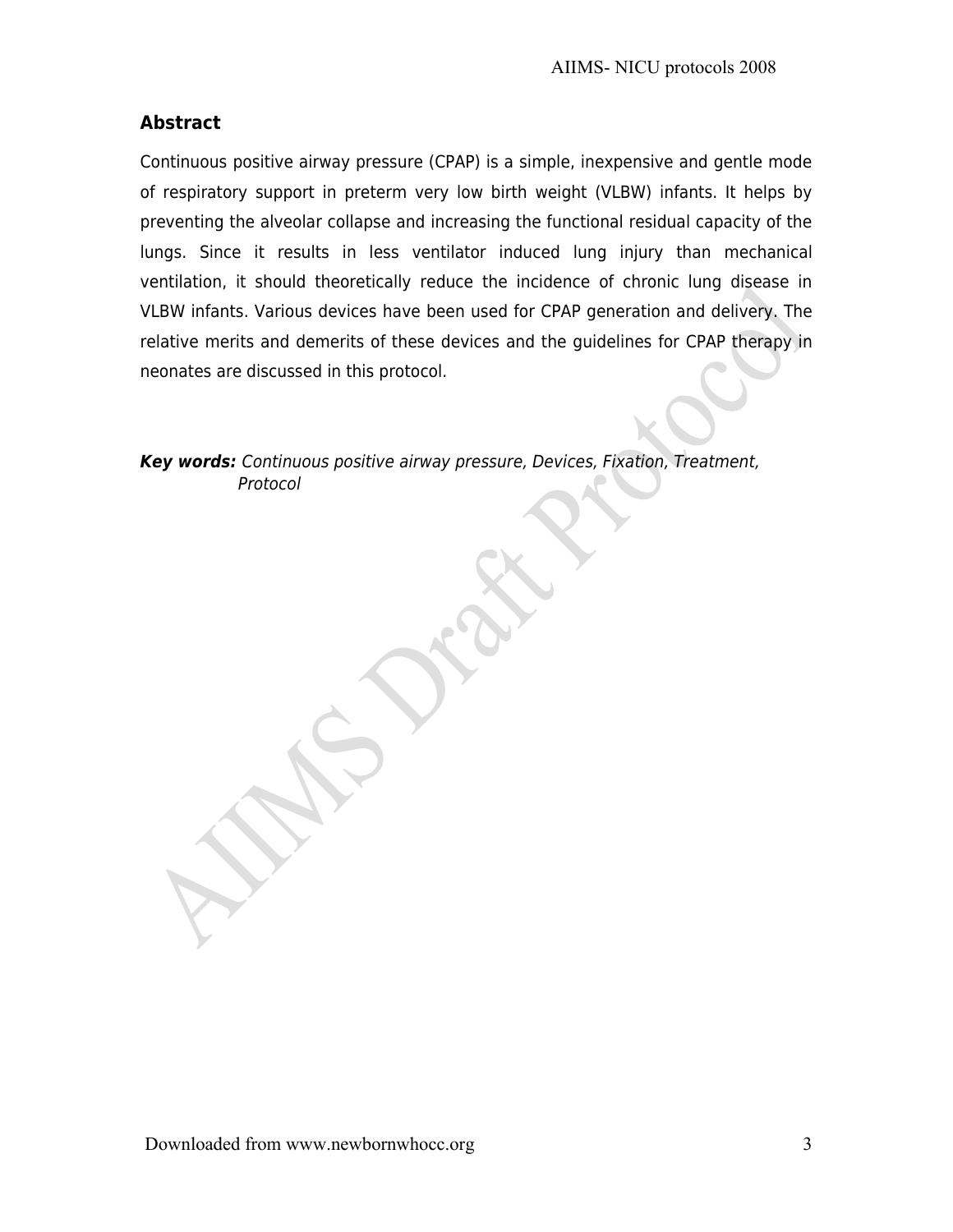#### **INTRODUCTION**

Continuous positive airway pressure (CPAP), often thought to be the 'missing link' between supplemental oxygen and mechanical ventilation, is gaining immense popularity in neonatal intensive care units. Being technically simple, inexpensive and effective, it has become the primary mode of respiratory support in preterm very low birth weight (VLBW) infants. The evidence, clinical studies, and the controversies regarding its use have been extensively reviewed and are not discussed here.  $1, 2$  This protocol deals mainly with the practical aspects of CPAP administration in neonates.

#### **DEFINITION AND BACKGROUND**

CPAP refers to the application of positive pressure to the airway of a spontaneously breathing infant through out the respiratory cycle.

The first clinical use of CPAP was reported by Gregory et al in a landmark report in 1971. They described the use of CPAP via endotracheal tube or a head box in preterm infants with respiratory distress syndrome  $(RDS)^3$  Shortly after this, Kattwinkel reported successful use of nasal prongs to provide CPAP in these infants.<sup>4</sup> After the initial enthusiasm, it gradually fell out of favor in 1980s because of the advent of newer modes of ventilation (such as high frequency ventilation) and the perceived complications of CPAP (such as air leak). However, reports of significantly lower incidence of chronic lung disease (CLD) from Columbia University unit that used more CPAP (Hudson prongs) as compared to other North American Centers have led to a resurgence of interest in CPAP over the past 15 years.<sup>5</sup>

### **CPAP: HOW DOES IT WORK?**

CPAP predominantly helps by preventing collapse of the alveoli with marginal stability. This results in better recruitment of alveoli thus increasing the functional residual capacity (FRC). The physiologic effects of CPAP are represented in Figure 1.

### **COMPONENTS OF CPAP SYSTEM**

The components of a CPAP system are: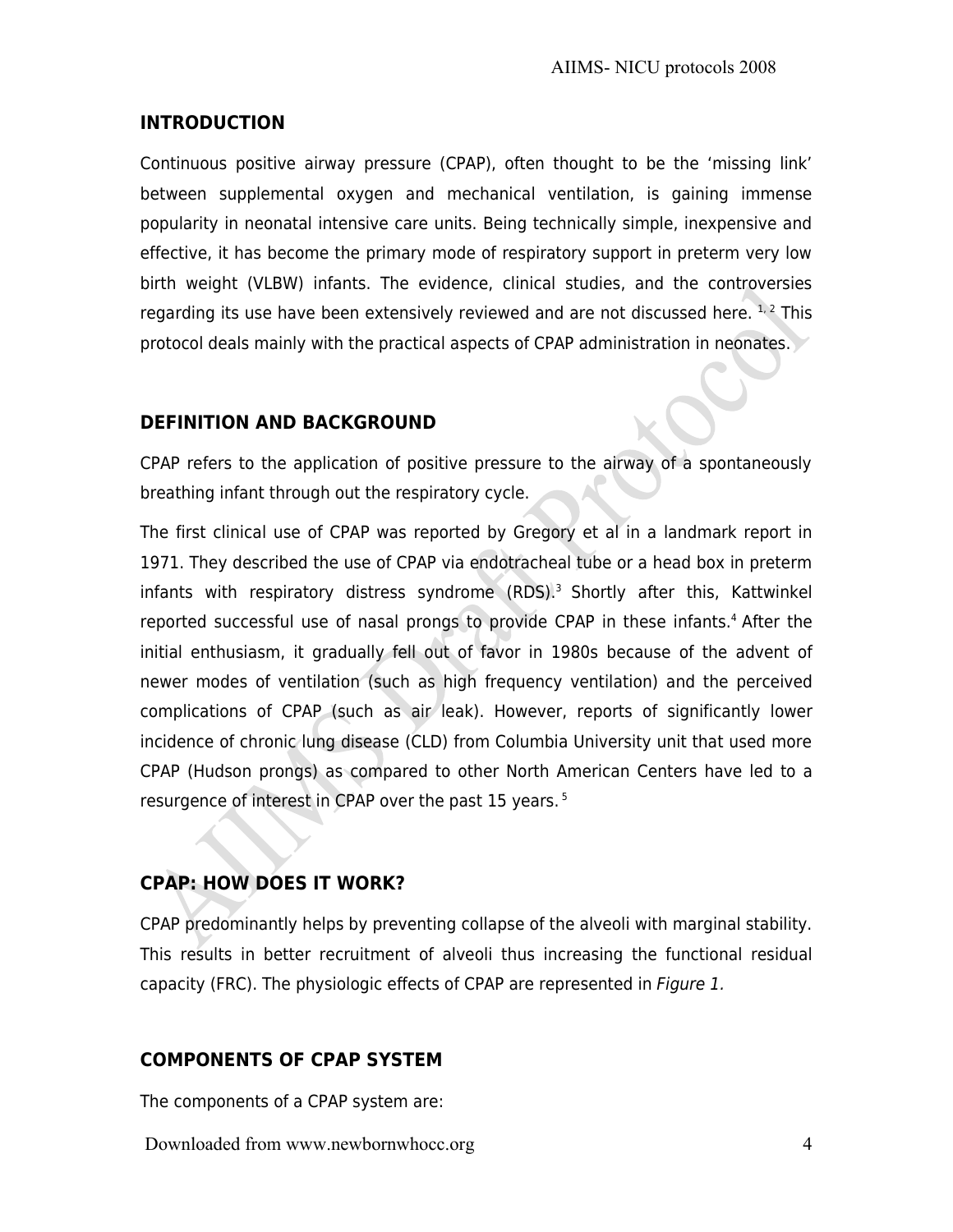- 1. Gas source: To provide continuous supply of warm humidified and blended gases i.e. air and oxygen
- 2. Pressure generator: To create the positive pressure in the circuit
- 3. Patient interface/delivery system: To connect the CPAP circuit to the infant's airway.



**Figure1: Effects of CPAP** 

**(FRC, functional residual capacity; V/Q, ventilation-perfusion ratio; PVR, pulmonary vascular resistance; PaCO2 & PaO2, partial pressure of carbon-di-oxide and oxygen respectively in the arterial blood)**

#### **Devices used for pressure generation**

Downloaded from www.newbornwhocc.org 5

**PaO<sup>2</sup>**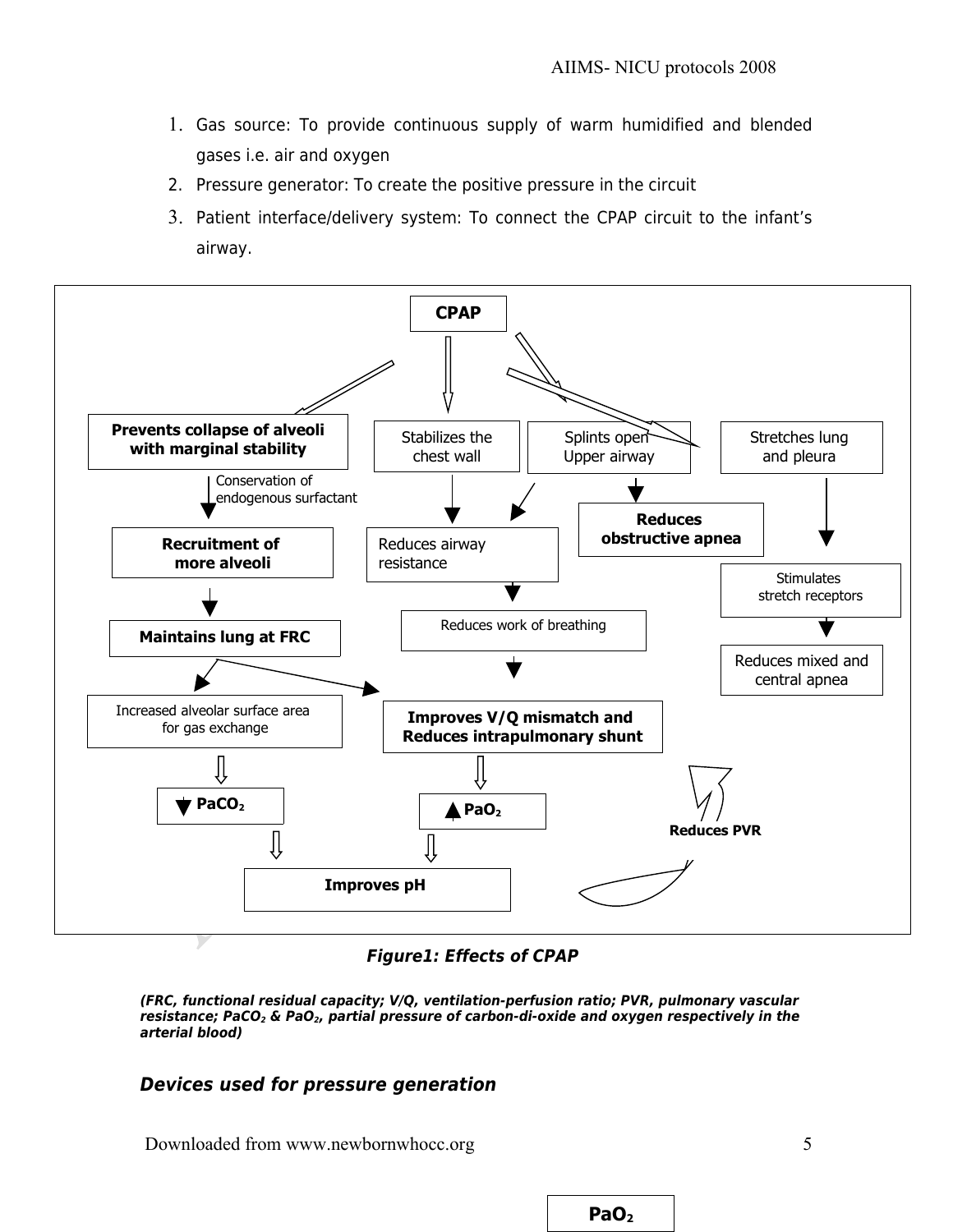The pressure sources of CPAP can be broadly grouped into: <sup>6</sup>

- 1. Continuous flow devices
- 2. Variable flow devices (Figure2)

**Bubble CPAP:** A typical bubble CPAP setup is shown in Panel 2. One has to remember that though classified as a continuous flow device, flow may still need to be adjusted to maintain continuous bubbling in the water chamber and thus the required level of CPAP.

**Variable flow CPAP:** A typical example is the Infant flow driver (IFD). It uses the Bernoulli Effect via dual injector jets directed towards each nasal prong to maintain a constant pressure. If the infant requires more inspiratory flow, the Venturi action of the injector jets entrains additional flow. When the infant makes a spontaneous expiratory effort, there is a 'fluidic flip' that causes the flow to flip around and to leave the generator chamber via the expiratory limb (Coanda effect). So, unlike in the other methods of CPAP where the infant has to exhale against the incoming gas flow, the 'fluidic flip' of the variable flow devices assist his exhalation thus reducing the work of breathing.



**Figure2: Types of CPAP devices**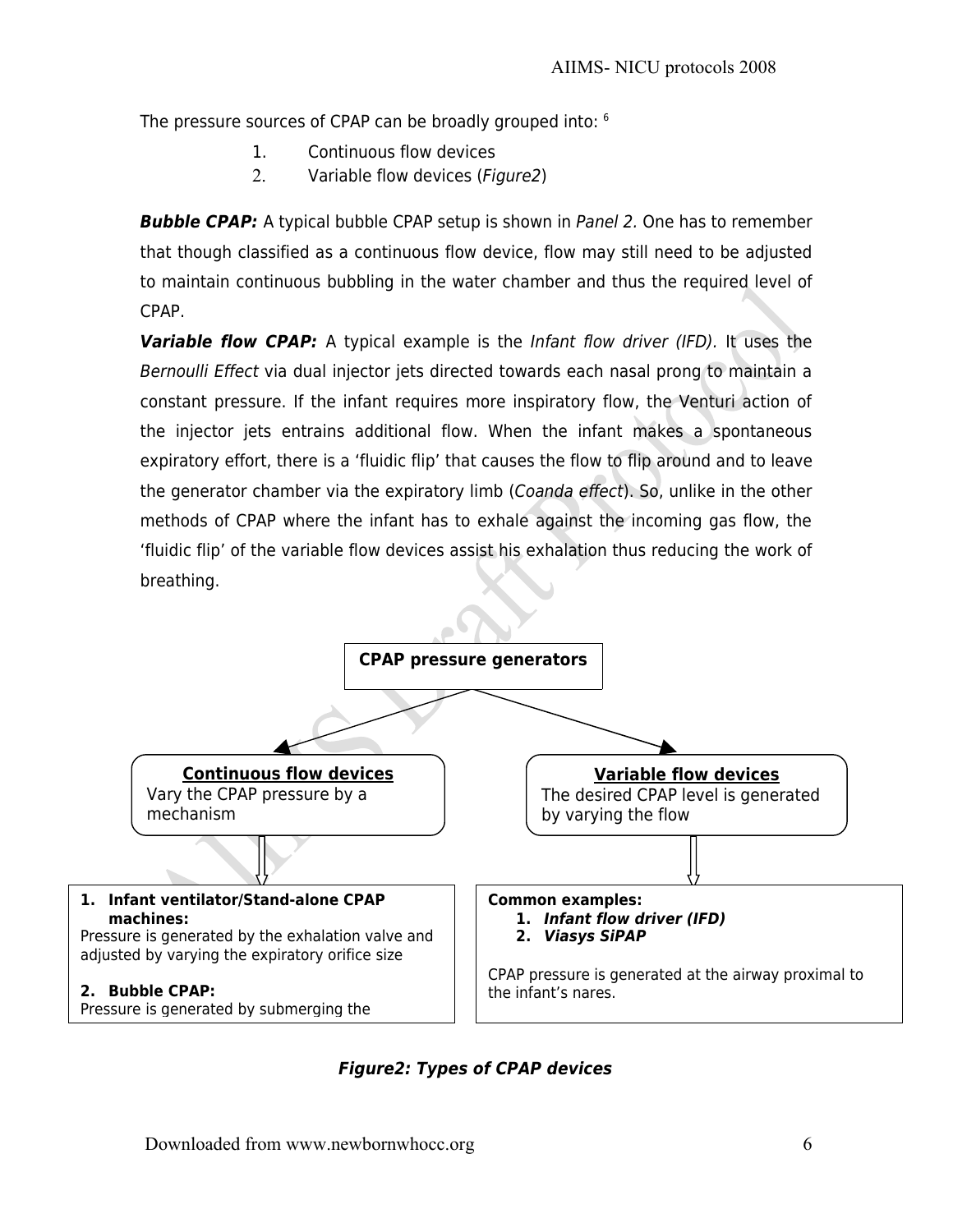We use continuous flow CPAP by both conventional ventilators and bubble CPAP

device in our unit.

The advantages and disadvantages of each of these methods are given in Table 1.

### **Table 1: A comparison of CPAP devices used for pressure generation<sup>7</sup>**

| <b>Device</b>                                                           | <b>Examples</b>                                                                                | Approxima<br>Cost<br>te<br>(INR) | <b>Advantages</b>                                                                                                                                                                                                                    | <b>Disadvantages</b>                                                                                                                                                                                                                            | <b>Remarks</b>                                                                                                                                                                                                                 |
|-------------------------------------------------------------------------|------------------------------------------------------------------------------------------------|----------------------------------|--------------------------------------------------------------------------------------------------------------------------------------------------------------------------------------------------------------------------------------|-------------------------------------------------------------------------------------------------------------------------------------------------------------------------------------------------------------------------------------------------|--------------------------------------------------------------------------------------------------------------------------------------------------------------------------------------------------------------------------------|
| <b>Conventional</b><br>ventilator<br>derived<br><b>CPAP</b>             | Bear Cub, Bird-<br>VIP, Draeger<br>Baby log,<br>Newport,<br>Sechrist,<br>Siemens, SLE,<br>etc. | $5 - 10$ lakhs                   | No need of a<br>$\bullet$<br>separate<br>equipment<br>Can be easily<br>switched over to<br>mechanical<br>ventilation, if<br><b>CPAP</b> fails                                                                                        | Expensive<br>$\bullet$<br>Standard flow of 5-8L/<br>$\bullet$<br>min may be<br>insufficient in the<br>presence of high leak<br>Difficult to know if the<br>set flow is sufficient or<br>not (insufficient flow<br>can lead to increased<br>WOB) | Of practical utility in<br>units having ventilators<br>but not so in a small<br>hospital/nursing home<br>without a neonatal<br>ventilator.                                                                                     |
| <b>Stand-alone</b><br><b>CPAP</b><br>machines<br>('Indigenous<br>CPAP') | Lectromedik,<br>Meditrin,<br>Phoenix.<br>Shreeyash,<br>Zeal                                    | 25,000 to<br>80,000              | Economical<br>$\bullet$<br>Useful for small<br>$\bullet$<br>hospitals<br>Can have bubble<br>$\bullet$<br>CPAP option                                                                                                                 | Most of them do not<br>$\bullet$<br>have proper blenders<br>and/or pressure<br>manometer                                                                                                                                                        | Though inexpensive,<br>they have not been<br>tested adequately;<br>niggling issues<br>observed during daily<br>use                                                                                                             |
| <b>Bubble CPAP</b>                                                      | Indian:<br>Mediserve,<br>Meditrin<br>Imported:<br>Fisher &<br>Paykel                           | 50,000 to<br>80,000<br>1,60,000  | Simple and<br>$\bullet$<br>inexpensive<br>Oscillations<br>$\bullet$<br>produced by<br>continuous<br>bubbling might<br>contribute to gas<br>exchange (akin to<br>HFV)<br>Can identify large<br>leaks at the nares<br>(bubbling stops) | Flow has to be altered<br>$\bullet$<br>to ensure proper<br>bubbling<br>It is difficult to detect<br>$\bullet$<br>high flow which can<br>lead to over distension<br>of the lungs                                                                 | It seems unlikely that<br>oscillations delivered at<br>the nares are<br>transmitted up to the<br>alveoli;<br>Still, the stand-alone<br>option makes it an easy<br>and cost effective<br>proposition in<br>developing countries |
| <b>Variable flow</b><br>devices                                         | Arabella, IFD,<br><b>Viasys SiPAP</b>                                                          | 3 lakhs                          | Maintains more<br>$\bullet$<br>uniform pressure<br>Might decrease<br>$\bullet$<br>the WOB<br>Recruits lung<br>$\bullet$<br>volume more<br>effectively                                                                                | Expensive<br>$\bullet$<br>Requires more<br>$\bullet$<br>technical expertise                                                                                                                                                                     | On theoretical grounds,<br>this device scores more<br>than the other two;<br>However the<br>prohibitive cost and the<br>lack of evidence<br>regarding its<br>superiority preclude its<br>widespread use                        |

**(WOB, work of breathing; HFV, high frequency ventilation; IFD, infant flow driver)**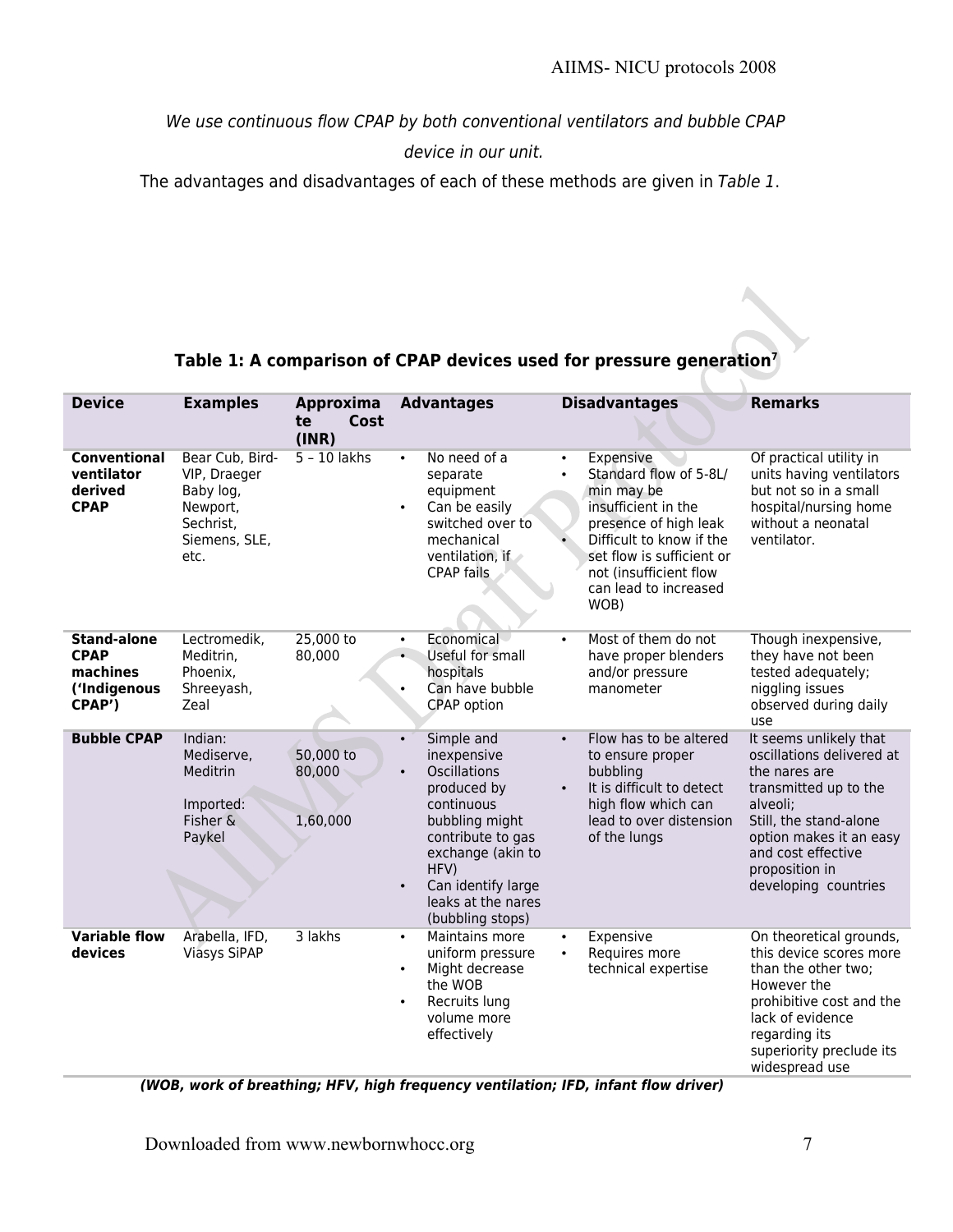### **Devices used for CPAP delivery (Patient interface)**

Various devices used for CPAP delivery include:

- 1. Nasal prongs (single/double or binas. Commonly used
- 2. Long (or) nasopharyngeal prongs  $\int$
- 3. Nasal cannulae
- 4. Nasal masks (Figure 3).

Face mask, endotracheal, and head box are no longer used for CPAP delivery in neonates. Endotracheal CPAP is not recommended because it has been found to increase the work of breathing (infant has to breathe 'through a straw').

The advantages and disadvantages of each of these methods have been summarized in Table 2.



**Figure 3: CPAP delivery systems**

#### **Table 2: Advantages and disadvantages of common CPAP delivery systems**

| <b>Delivery system</b>                                                                                                              | <b>Advantages</b>                                                                                                                                                            | <b>Disadvantages</b>                                                                                                                                                                         | <b>Remarks</b>                                                                                                          |
|-------------------------------------------------------------------------------------------------------------------------------------|------------------------------------------------------------------------------------------------------------------------------------------------------------------------------|----------------------------------------------------------------------------------------------------------------------------------------------------------------------------------------------|-------------------------------------------------------------------------------------------------------------------------|
| <b>Nasal prongs</b><br>(single/binasal)<br>Example:<br>Argyle<br>$\bullet$<br><b>Hudson</b><br>$\bullet$<br>IFD prongs<br>$\bullet$ | Simple device<br>$\bullet$<br>Lower resistance leads<br>$\bullet$<br>to greater<br>transmission of<br>pressure<br>Mouth leak acts like a<br>$\bullet$<br>'pop-off' mechanism | Relatively difficult to fix<br>$\bullet$<br>Risk of trauma to nasal<br>$\bullet$<br>septum and turbinates<br>Leak through mouth<br>$\bullet$<br>means end expiration<br>pressure is variable | Studies have shown that<br>they are more effective<br>than nasopharyngeal<br>prongs (in post-extubation<br>setting) $8$ |
| <b>Nasopharyngeal prongs</b><br>(e.g. using a cut endotracheal<br>tube)                                                             | Easy availability<br>$\bullet$<br>Economical<br>$\bullet$<br>More secure fixation<br>$\bullet$                                                                               | More easily blocked by<br>$\bullet$<br>secretions<br>Likely to get kinked<br>$\bullet$                                                                                                       | Though more economical<br>and easily available, they<br>are found to be inferior to                                     |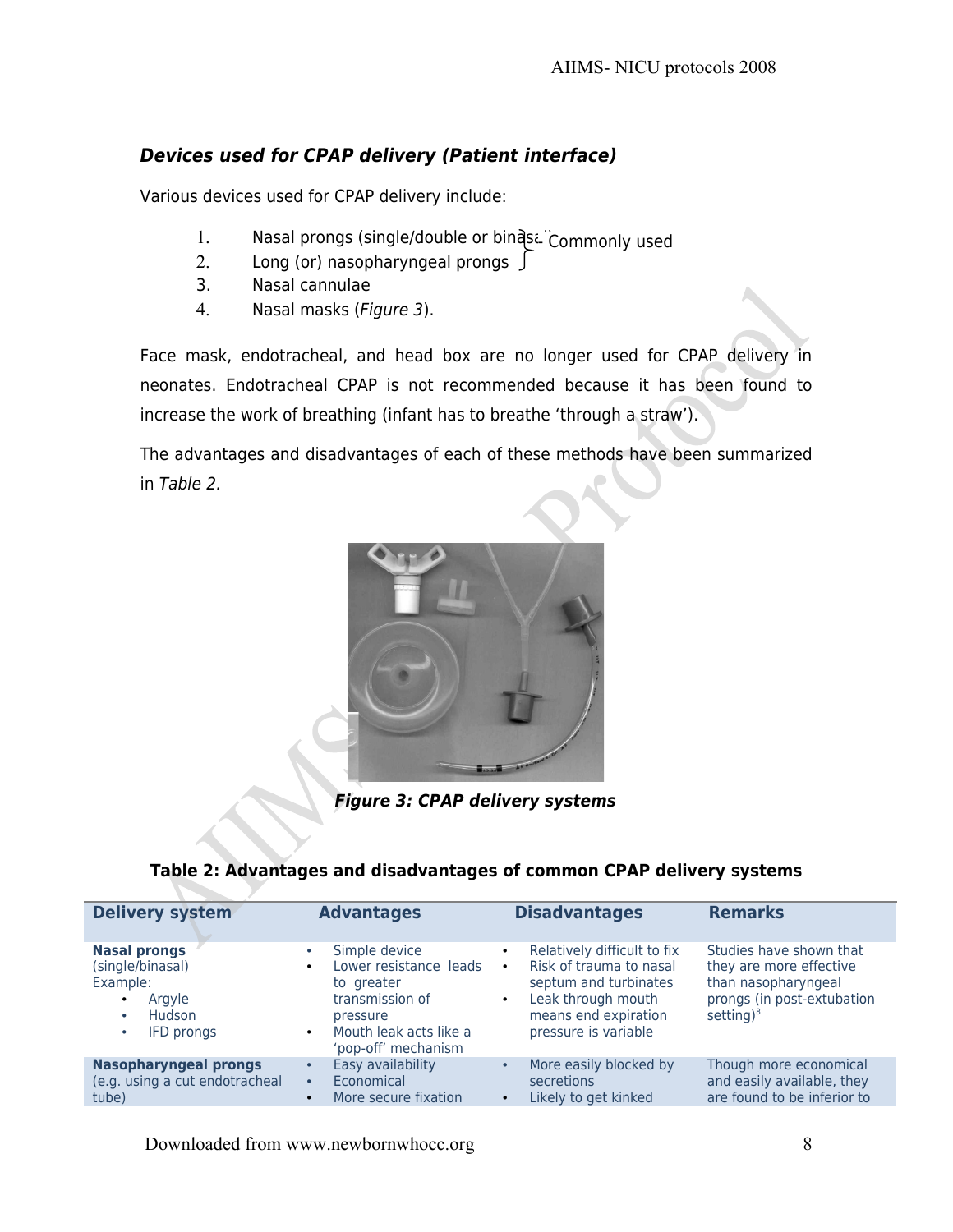| Length is estimated by<br>measuring the distance from<br>the earlobe to the tip of the<br>chin or nose:<br>Tube placement is confirmed<br>by direct visualization of the<br>tip behind the uvula |                      |                                                                                                                                                                                                                                                   | short binasal prongs <sup>8</sup>                                                                                                |
|--------------------------------------------------------------------------------------------------------------------------------------------------------------------------------------------------|----------------------|---------------------------------------------------------------------------------------------------------------------------------------------------------------------------------------------------------------------------------------------------|----------------------------------------------------------------------------------------------------------------------------------|
| Nasal cannulae<br>(with an outer diameter of<br>3mm and flows up to 2 L/min)                                                                                                                     | Ease of application  | Unreliable pressure<br>$\bullet$<br>delivery<br>May need high flows to<br>$\bullet$<br>generate pressure<br>if only oxygen is used<br>(without air blender)<br>$FiO2$ delivered may be<br>high<br>Large leaks around the<br>$\bullet$<br>cannulae | Mainly tried in apnea of<br>$\bullet$<br>prematurity - paucity of<br>data in other conditions<br>Still experimental<br>$\bullet$ |
| <b>Nasal masks</b>                                                                                                                                                                               | Minimal nasal trauma | Difficulty in obtaining an<br>adequate seal                                                                                                                                                                                                       | New generation masks are<br>yet to be studied in detail                                                                          |

#### **(IFD, infant flow driver)**

In our unit, we use short bi-nasal prongs for delivering CPAP (both ventilator and

bubble CPAP).

#### **INDICATIONS FOR CPAP**

The common clinical indications of CPAP have been listed in Panel 1.

#### **Panel 1: Indications for CPAP**

#### **Common indications**

- 1. Respiratory distress syndrome (RDS)
- 2. Apnea of prematurity (especially obstructive apnea)
- 3. Post-extubation in preterm VLBW infants
- 4. Transient tachypnea of newborn (TTNB)/delayed adaptation

#### **Other indications**

- 1. Pneumonia
- 2. Meconium aspiration/ other aspiration syndromes
- 3. Pulmonary edema/pulmonary hemorrhage
- 4. Laryngomalacia/ tracheomalacia/ bronchomalacia

Practically, CPAP is very useful in preterm (<35 weeks') infants with respiratory distress/failure of any etiology. Some of these indications have been briefly described below: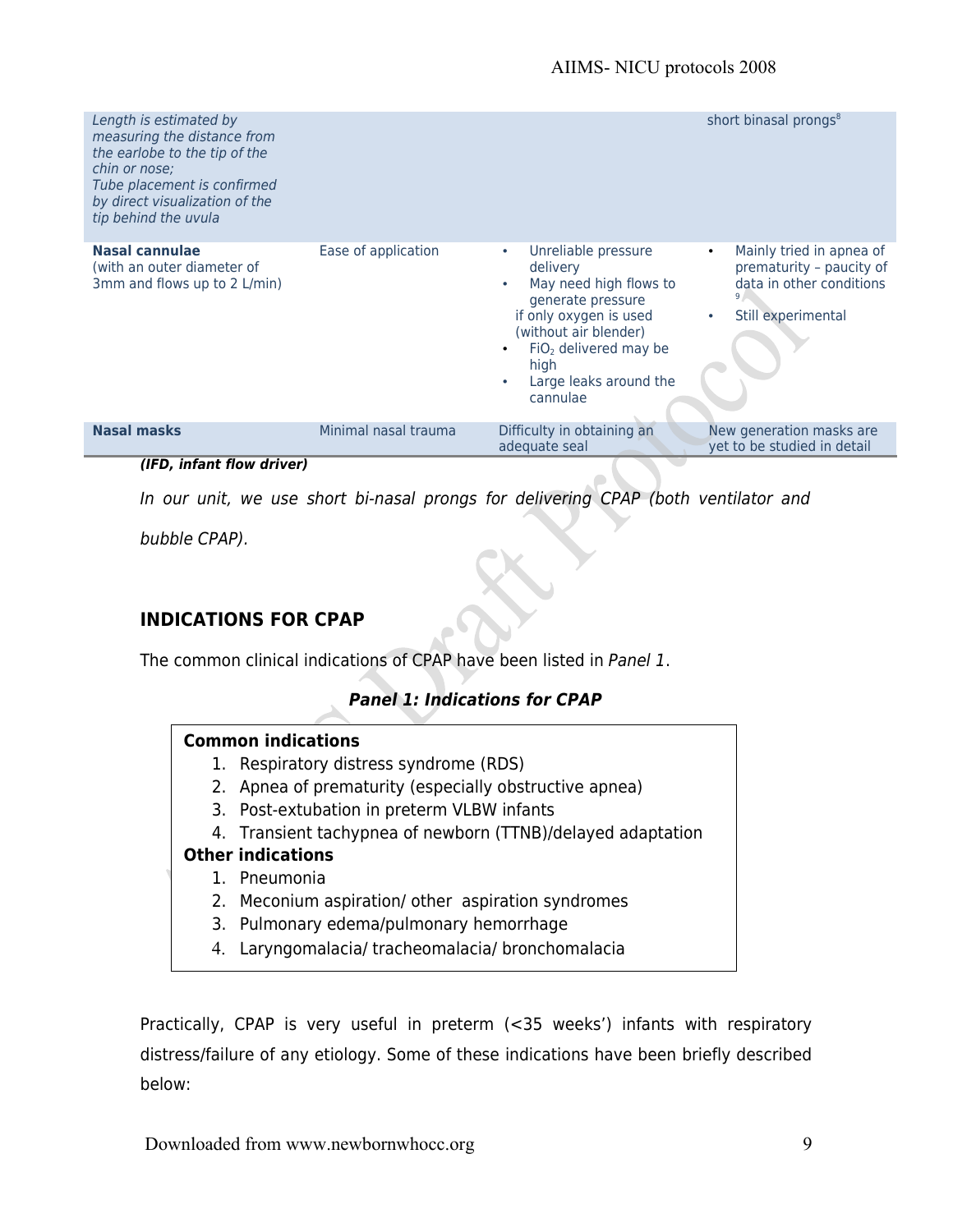1. **RDS:** The most common indication for CPAP is mild to moderate RDS. It helps in this condition by preventing collapse of alveoli with marginal stability. The recruitment of more alveoli helps to increase the FRC thus helping in better oxygenation (Figure 1). Numerous studies have proved its efficacy in reducing the need for mechanical ventilation and probably the incidence of chronic lung disease in infants with RDS.<sup>10, 11</sup>

CPAP and surfactant: The beneficial effect of CPAP in preterm infants (<29 to 30 weeks') could probably be enhanced by administering surfactant. In this approach, if respiratory distress progresses even after initiating CPAP, the baby is intubated, given surfactant, and then extubated and put back on CPAP again. Known as INSURE (**In**tubation-**Sur**factant-**E**xtubation), this approach might further reduce the need for subsequent ventilation and improve the outcome in extreme preterm infants. $12$ However, clinical trials have not shown any reduction in the incidence of CLD so far. More studies are needed to confirm or refute its possible beneficial effects. We do not routinely employ INSURE technique at present.

- 2. **Apnea of prematurity:** The mechanism by which CPAP helps in apnea of prematurity has been explained before (Figure 1). It is typically used when clinically significant episodes persist despite optimal methylxanthine therapy.
- 3. **Post-extubation in VLBW infants:** CPAP reduces the incidence of apnea, respiratory acidosis, and increased oxygen requirement in VLBW infants extubated after a brief period of mechanical ventilation.
- 4. **Delayed adaptation/TTNB:** In these conditions associated with excess lung fluid, CPAP helps by maintaining the lung expansion. Though useful in premature infants, term and near-term neonates with TTNB often do not tolerate this mode of respiratory support.
- 5. **Pneumonia:** CPAP can be tried in stable infants with mild to moderate respiratory distress due to pneumonia. It helps in this condition by maintaining the lung expansion preventing any collapse due to fluids and secretions.
- 6. **Meconium aspiration syndrome:** Use of CPAP is a contentious issue in this condition as most of the infants would already have hyperexpanded lung fields and CPAP might further aggravate it. Moreover, these term infants are unlikely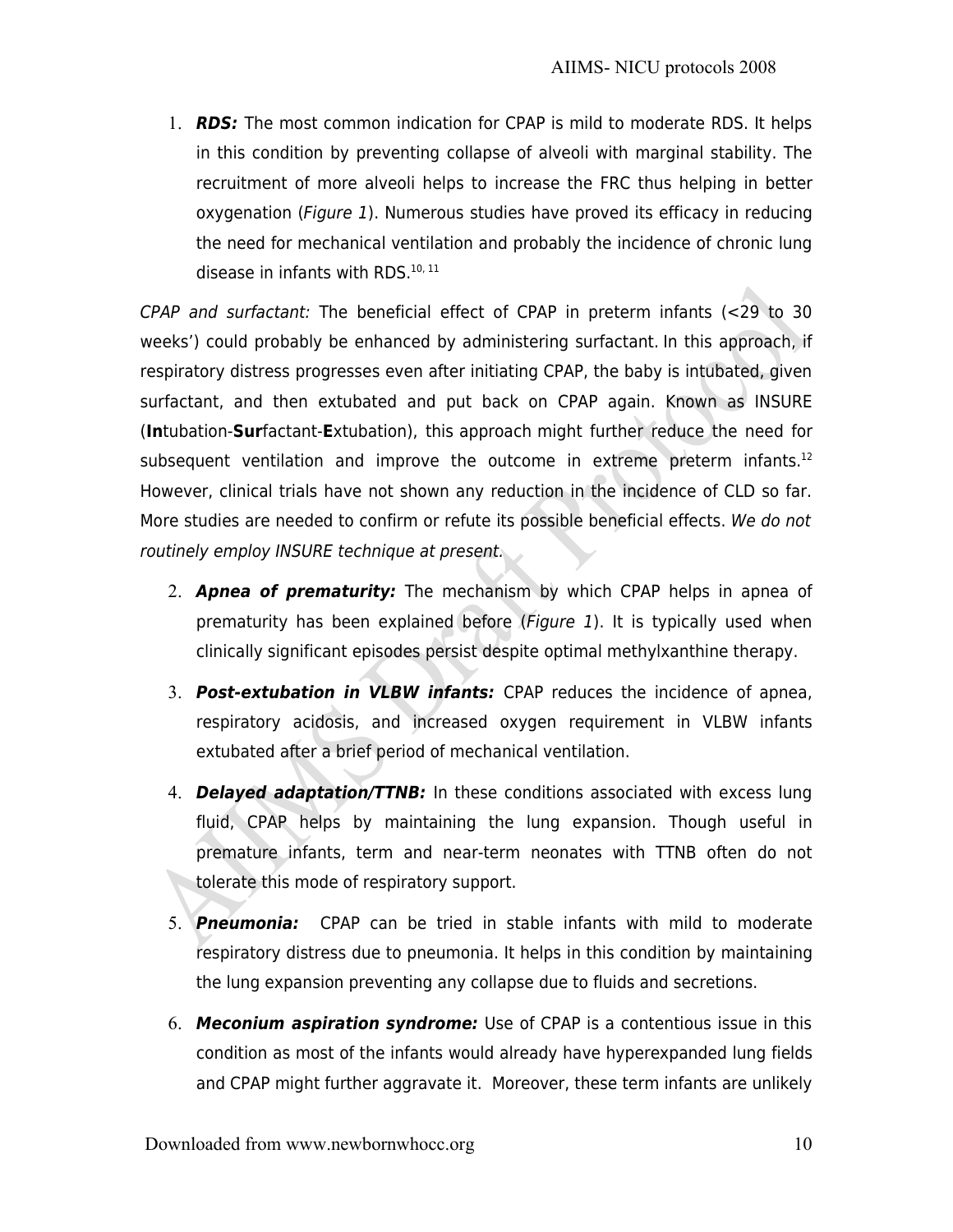to tolerate CPAP well. It is only indicated in a rare infant with predominant collapse/atelectasis (preferably proven by chest X-ray).

We use CPAP predominantly in preterm infants (<35 weeks' and birth weight <1800g) with respiratory distress, apnea of prematurity, delayed adaptation, and pneumonia; also we extubate VLBW infants to CPAP routinely. We occasionally use CPAP in nearterm and term infants with transient tachypnea and pneumonia.

### **CONTRAINDICATIONS OF CPAP**

The important contraindications for CPAP include:

- 1. Progressive respiratory failure with PaCO2 levels >60 mmHg and/or inability to maintain oxygenation (PaO2 <50 mmHg)
- 2. Certain congenital malformations of the airway (choanal atresia, cleft palate, tracheo esophageal fistula, congenital diaphragmatic hernia, etc.)
- 3. Severe cardiovascular instability (hypotension)
- 4. Poor respiratory drive (frequent apnea and bradycardia) that is not improved by CPAP.

## **GUIDELINES FOR CPAP THERAPY**

### **When to initiate CPAP?**

The timing of initiation of CPAP in preterm infants with respiratory distress needs further elaboration.

**Early CPAP:** It is important to note that CPAP helps mainly by preventing the alveolar collapse in infants with surfactant deficiency. Once atelectasis and collapse have occurred, CPAP might not help much. Therefore, all preterm infants (<35 weeks') with any sign of respiratory distress (tachypnea/chest in-drawing/grunting) should be started immediately on CPAP.

**Prophylactic CPAP:** Extending this logic, some have advocated use of prophylactic CPAP (before the onset of respiratory distress) in preterm VLBW infants as majority of them would eventually develop respiratory distress. However, there is no evidence for any additional benefit with this approach; indeed, there are concerns regarding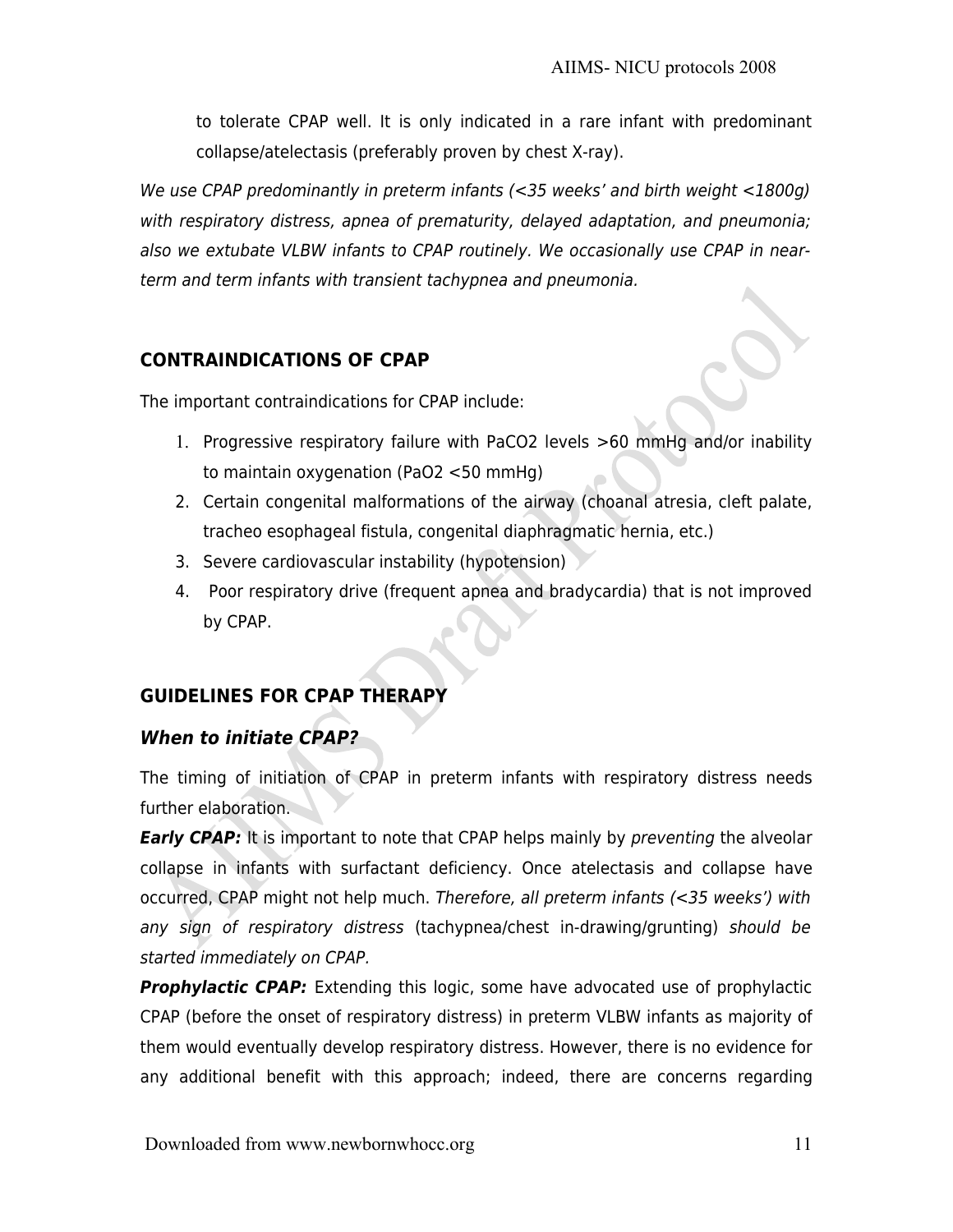increased adverse effects such as intraventricular hemorrhage. Hence, prophylactic CPAP is NOT recommended at present.<sup>13</sup>

### **How to set up a CPAP apparatus?**

The steps in setting-up a bubble CPAP are summarized in Panel 2.

### **How to fix the CPAP delivery system (nasal cannula)**

The most difficult aspect of using nasal CPAP is the positioning and fixation of the patient interface. The optimal technique of fixation depends on the type of delivery system used; the exact technique used does not matter as long as the device is secure and not traumatizing.

**Short binasal prongs:** It is important to choose the appropriate sized prong that snugly fits in the nasal cavity to avoid a significant leak. However, to avoid causing any injury, it should be fixed straight and not pressed hard against the nasal septum. We use a modified cap (made from adult cotton socks) and tapes to secure the binasal prongs (Figure 4).

# **Steps of initiation and nursing care before and during CPAP**

The steps of initiation and nursing care during CPAP therapy are given in Panel 2.

## **PROTOCOL FOR CPAP THERAPY**

Protocol for CPAP therapy in the three most common clinical indications is given in Table 3.

# **MONITORING WHILE ON CPAP**

The following parameters need to be monitored while the infant is on CPAP:

- 1. Continuous monitoring of respiratory rate, heart rate,  $SpO<sub>2</sub>$
- 2. Serial monitoring of
	- a. Severity of respiratory distress by using Downe's or Silverman score
	- b. Arterial blood gases (ABGs)
	- c. Perfusion CFT, BP, peripheral pulses, urine output
	- d. Abdominal girth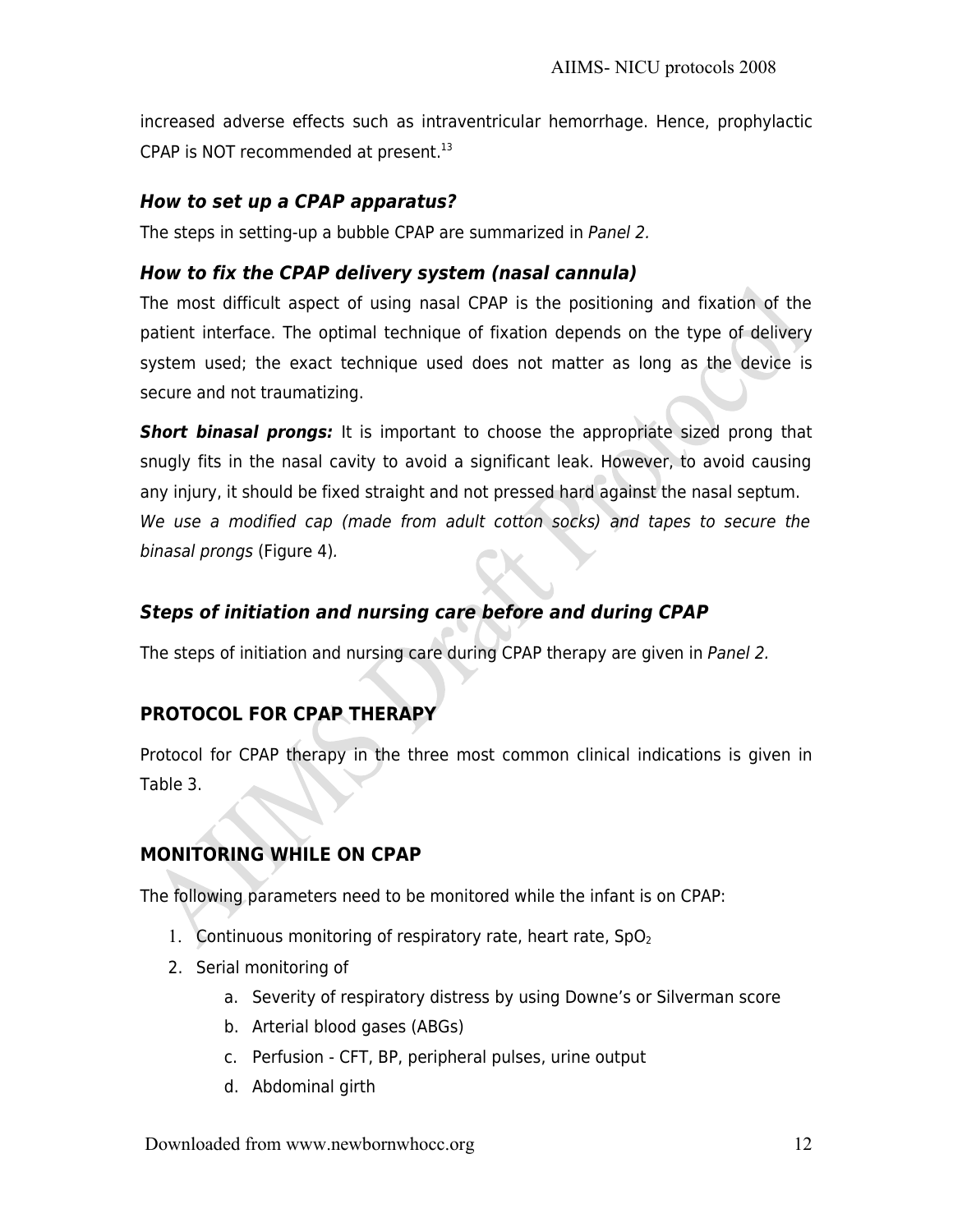The **target** saturation and blood gases during CPAP therapy are: **SpO2 - 90-93%; PaO2 – 50 to 70 mmHg; PaCO2 – 45 to 50 mmHg**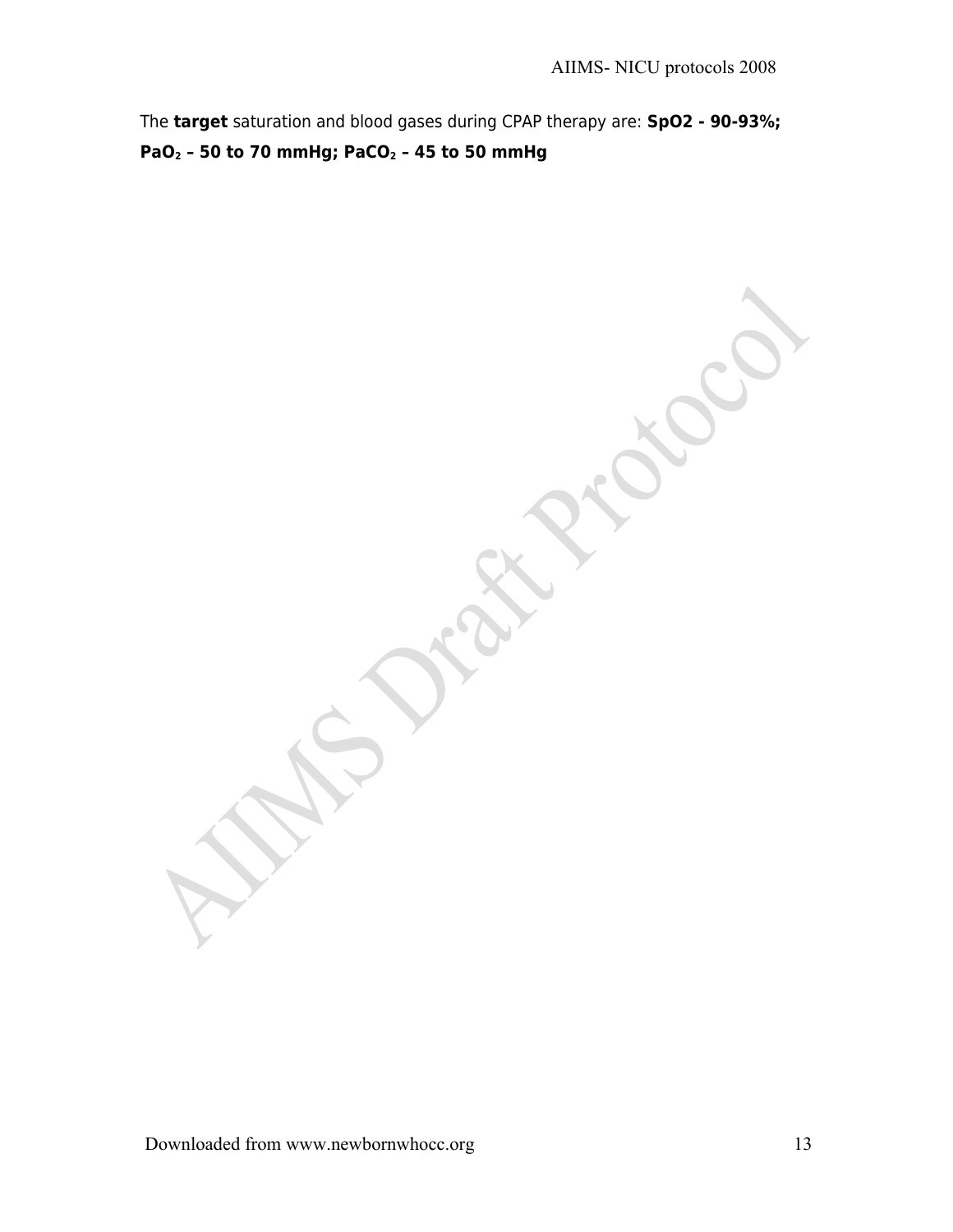

- **A. How to set-up a bubble CPAP?**
	- 1. Connect the air and oxygen tubing (pressurized gases from either central manifold or from compressor and oxygen cylinder respectively)
	- 2. Attach both to the air-oxygen blender
	- 3. Set the flow using flow meter (usually at 5-8 L/min)
	- 4. Set up the inspiratory limb:
		- a. From the flow meter to the humidifier and
		- b. From the humidifier to the patient end (e.g. nasal cannula); fill water in the humidifier and humidify the gases to  $34-37^{\circ}$ C.
	- 5. Set up the expiratory limb from the patient end to a chamber filled with sterile water. Immerse it under the water up to the required depth (which is determined by the intended pressure - e.g. to deliver 5 cm  $H_2O$ , immerse up to 5 cm mark in the tube).
	- 6. Attach a pressure manometer at the patient end



- 7. Set required pressure and FiO2, low pressure alarm and apnea alarm
- 8. Occlude the patient end of the ventilator circuit with your palm and observe if:
	- a. Bubbling occurs in the water chamber If there are no bubbles, look for any leak in the circuit; if no leak is found, increase the flow by 1 L/min and recheck.
	- b. The set pressure is delivered (see the manometer reading) If it is less than the set pressure, look for any leaks in the circuit/around the cannula. If no leak is found, increase the flow and recheck.

#### **B. Initiation of CPAP**

- 1. Place a roll under infants' shoulder to slightly extend the neck
- 2. Application of prongs:
	- a. Choose the correct size prong (the prongs should fill the nasal opening without stretching the skin)
	- b. Apply a thin strip of Tegaderm on overlying skin of septum
	- c. Place the prongs with the curve downwards and fix as shown in Figure 4.
- 3. Attach the patient end of the ventilator circuit to the cannula
- 4. Attach a pulse-oximeter to the infant

#### **C. Nursing Care**

1. Monitor the infant frequently (see text); observe if the baby is comfortable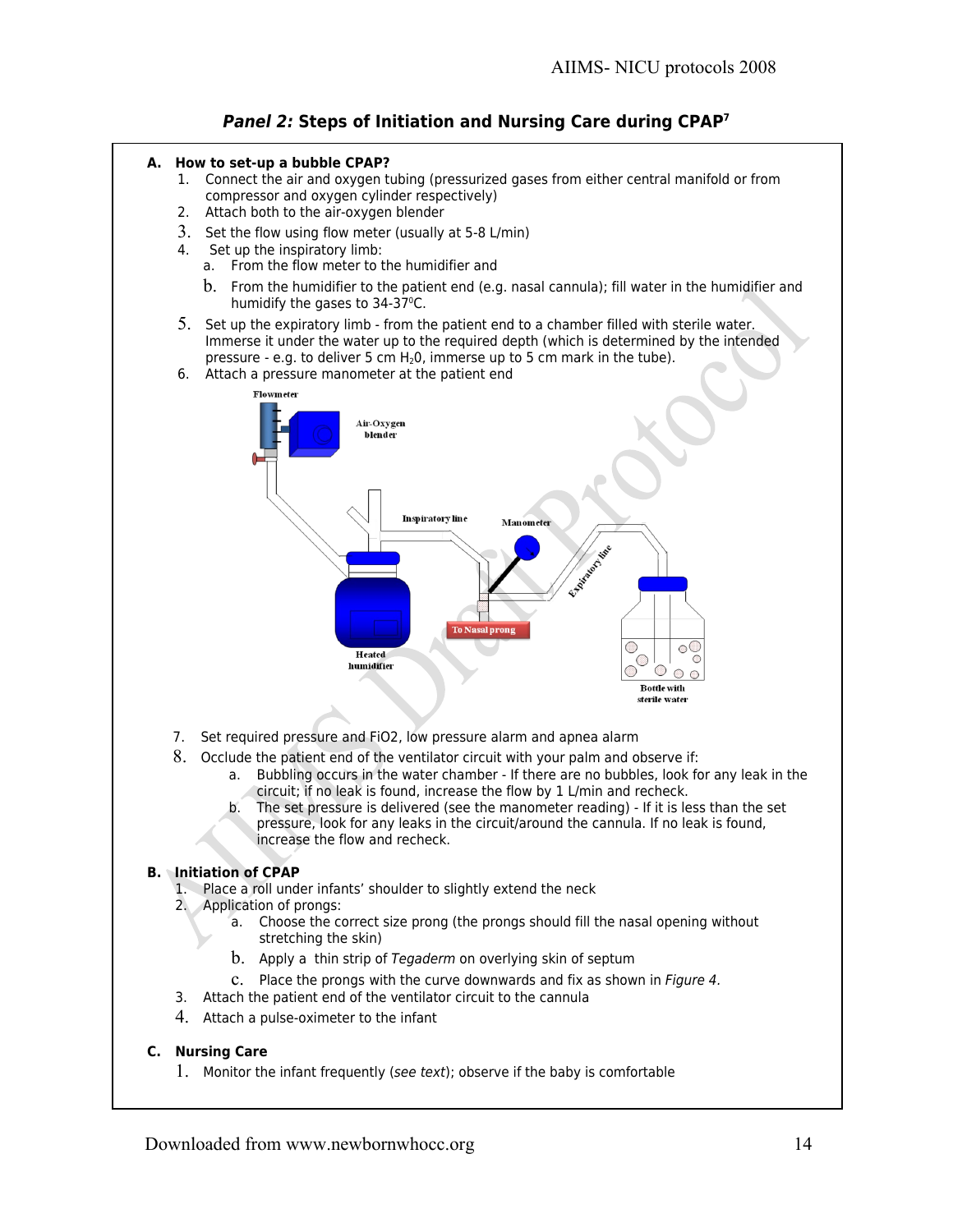- 2. Pass an orogastric tube. Keep the proximal end of tube open. If the infant is being fed while on CPAP, close the tube for half an hour after giving feeds and keep it open for the next 90 minutes (if fed 2hourly).
- 3. Do regular but gentle nasal suction to clear the mucus 4 hourly or as and when required.
- 4. Clean the nasal cannula and check its patency once per shift.
- 5. Change the infant's position regularly every 2-4 hours and check the skin condition frequently for redness and sores.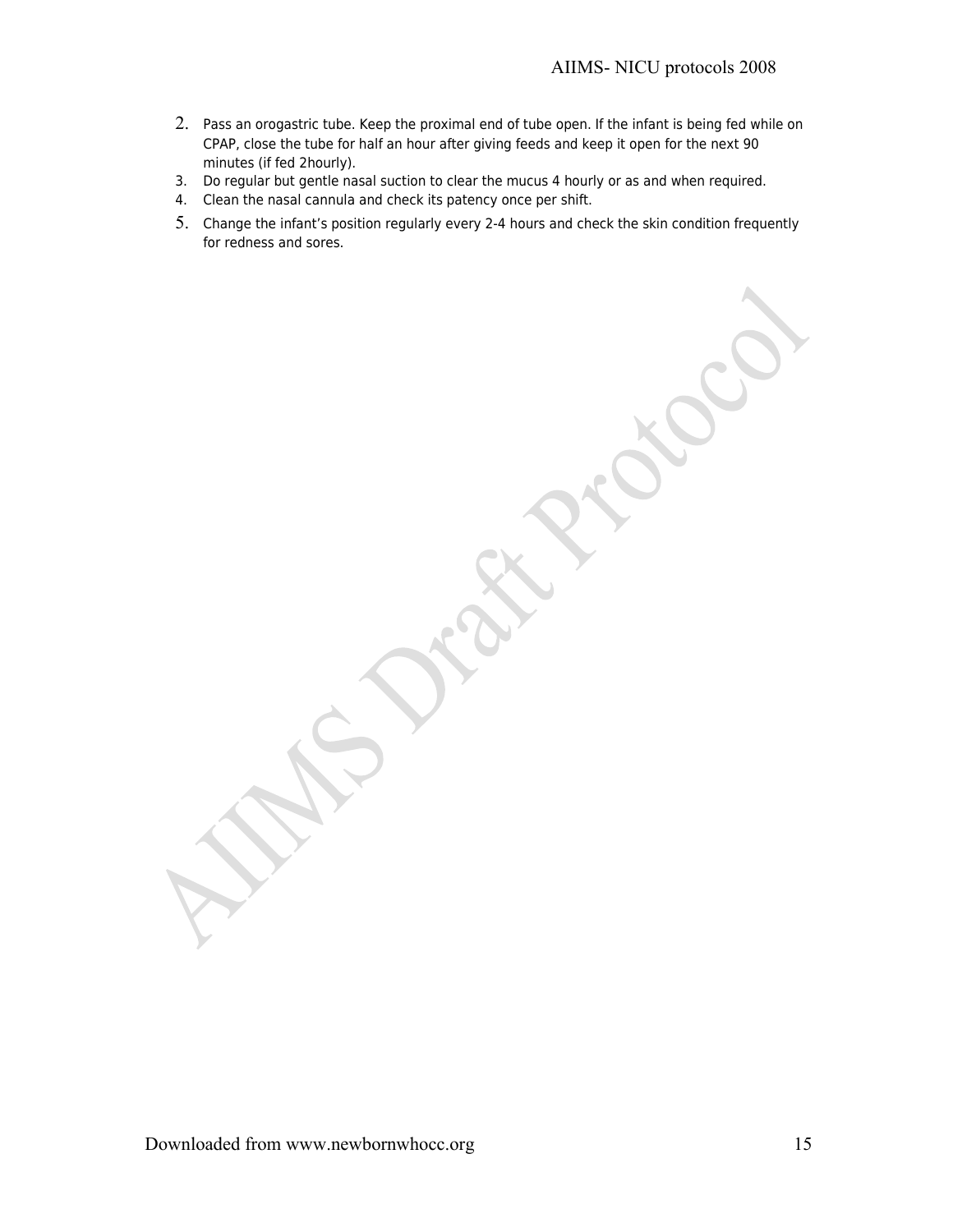

**Figure 4: Steps in fixation of CPAP nasal cannula** 

### **HAZARDS/COMPLICATIONS OF CPAP**

CPAP though less invasive and generally safer than IMV, is not free of side effects.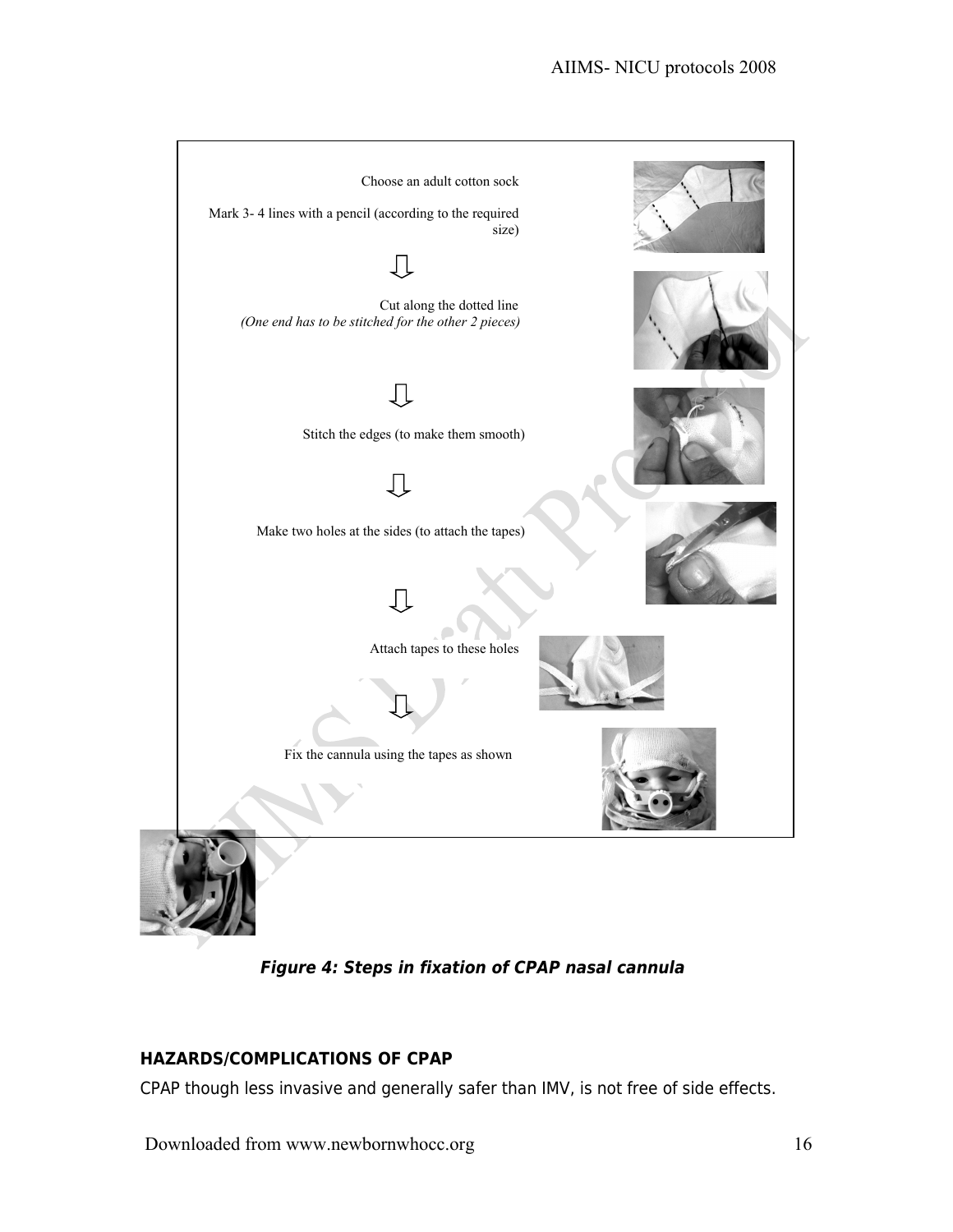- 1. Pulmonary air leaks are probably the most important clinically significant adverse effect of CPAP.<sup>14</sup> It occurs following over distension of the lungs caused by inappropriately high pressures. They tend to occur when the lung compliance starts improving and the oxygen requirements also show a reduction. One has to note that the two recent trials on CPAP for RDS have shown either a trend or a definite increase in the incidence of pneumothorax.<sup>15,</sup> <sup>16</sup> Therefore, extra vigilance is required during CPAP therapy.
- 2. Decreased cardiac output due to reduction in the venous return, decreased right ventricular stroke volume, and altered dispensability of left ventricle.<sup>17</sup> This effect can be minimized by using optimal CPAP and achieving adequate intravascular volume.
- 3. Impedance of pulmonary blood flow with increased pulmonary vascular resistance (with inappropriately high CPAP pressure)
- 4. Gastric distension and 'CPAP belly syndrome'. These complications are rarely seen nowadays. The risk is further minimized by routine use of orogastric tube.
- 5. Nasal irritation, damage to the septal mucosa, or skin damage and necrosis from the fixing devices.

### **Table 3 Protocol for CPAP therapy in the three common neonatal conditions**

|                                                                              | <b>Indications</b>                                                                                                                                                                                                                      |                                                                                                                                                                                        |                                                                                                                                                              |  |
|------------------------------------------------------------------------------|-----------------------------------------------------------------------------------------------------------------------------------------------------------------------------------------------------------------------------------------|----------------------------------------------------------------------------------------------------------------------------------------------------------------------------------------|--------------------------------------------------------------------------------------------------------------------------------------------------------------|--|
|                                                                              | <b>RDS</b>                                                                                                                                                                                                                              | <b>Apnea of prematurity</b>                                                                                                                                                            | <b>Post extubation</b>                                                                                                                                       |  |
|                                                                              | <b>Apnea of prematurity</b><br><b>Post extubation</b>                                                                                                                                                                                   |                                                                                                                                                                                        |                                                                                                                                                              |  |
| <b>How to initiate</b><br>CPAP?<br>Pressure<br>FiO <sub>2</sub>              | Start at 5cm $H_2O$<br>0.5 (titrate based on $SpO2$ )<br>$\bullet$                                                                                                                                                                      | Start at $4cm$ H <sub>2</sub> O<br>$0.21 - 0.4$ (as decided by<br>SpO <sub>2</sub>                                                                                                     | Start at 4-5cm $H_2O$<br>$\bullet$<br>$0.05$ to 0.1 above the<br>$\bullet$<br>pre-extubation FiO <sub>2</sub>                                                |  |
| What to do if<br>there is no<br>improvement?<br>Pressure<br>FiO <sub>2</sub> | Increase in steps of $1-2$ cm $H_2O$ to<br>$\bullet$<br>reach a maximum of 7-8 cm $H_2O$<br>Increase in steps of 0.05 (if<br>oxygenation is still compromised) up<br>to a maximum of 0.8                                                | Increase up to 5cm $H_2O$<br>$\bullet$<br>(further increase is not<br>warranted usually in this<br>condition - may lead to<br>hyperinflation)<br>$FiO2$ increase does not help<br>much | Increased in steps of<br>$\bullet$<br>1-2cm $H_2O$ to reach a<br>maximum of 7-8cm $H_2O$<br>Increase in steps of<br>$\bullet$<br>0.05 to a maximum of<br>0.8 |  |
| <b>Failure of CPAP</b>                                                       | Worsening respiratory distress (as<br>indicated by Silverman scoring) and/or<br>hypoxemia (PaO <sub>2</sub> < 50mmHg) / hypercarbia<br>(PaCO <sub>2</sub> >60mmHg) despite CPAP pressure<br>of 7-8 cm $H2O$ and FiO <sub>2</sub> of 0.8 | Recurrent episodes of apnea<br>requiring PPV<br>(Likely to occur in infants with                                                                                                       | Same as for RDS<br>(Likely to occur in ELBW                                                                                                                  |  |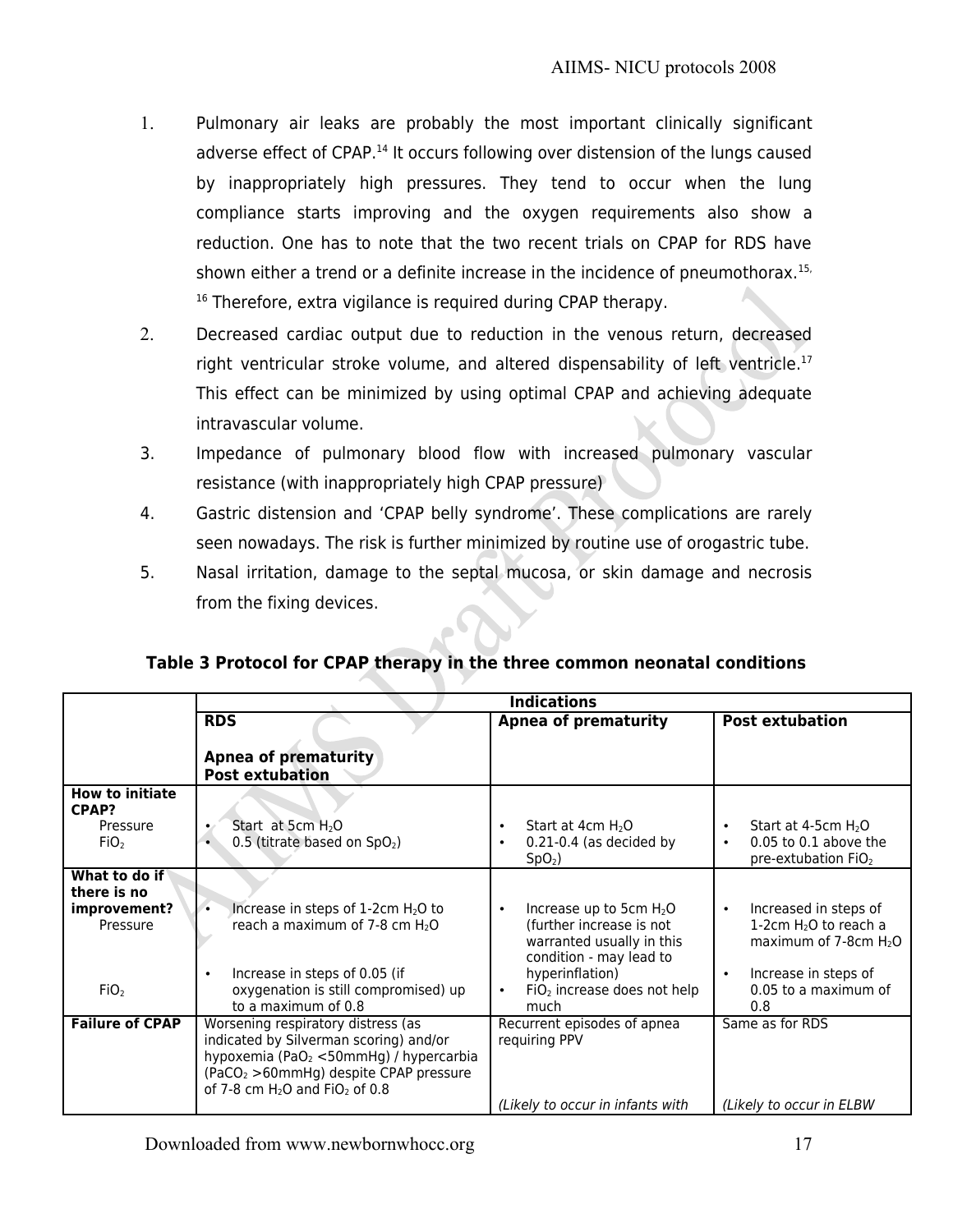#### AIIMS- NICU protocols 2008

|                                                                      | (Likely to occur in infants with severe RDS,<br>associated sepsis, and in ELBW infants<br>who have not received ANS)                                                                                                                                                                    | central apnea's sepsis)                                                                                                           | infants and in sepsis /<br>pneumonia, PDA,<br>metabolic acidosis, and<br>collapse) |
|----------------------------------------------------------------------|-----------------------------------------------------------------------------------------------------------------------------------------------------------------------------------------------------------------------------------------------------------------------------------------|-----------------------------------------------------------------------------------------------------------------------------------|------------------------------------------------------------------------------------|
| <b>Weaning from</b><br><b>CPAP</b><br>When to<br>wean<br>How to wean | When there is no respiratory distress<br>and SpO <sub>2</sub> / blood gases are normal<br>Reduce FiO <sub>2</sub> in steps of 0.05 to 0.4,<br>then decrease pressure in steps of<br>1-2cm $H_2O$ until 3-4 cm $H_2O$ (infants<br>clinical condition will guide the speed<br>of weaning) | No episodes of<br>$\bullet$<br>apnea/desaturation /<br>bradycardia for atleast<br>$12-24$ has hrs<br>Same as for RDS<br>$\bullet$ | Same as for RDS                                                                    |

#### **CONCLUSION**

CPAP has been well established as the first line therapy in the management of respiratory distress in preterm VLBW infants. It helps by preventing alveolar collapse, maintaining airway stability and stabilizing the chest wall. Various devices, both for pressure generation and for delivery of CPAP, are available for use in neonates. The advantages and disadvantages of each device, method of fixation of short binasal prongs, and a protocol for initiation of CPAP have been discussed in this protocol.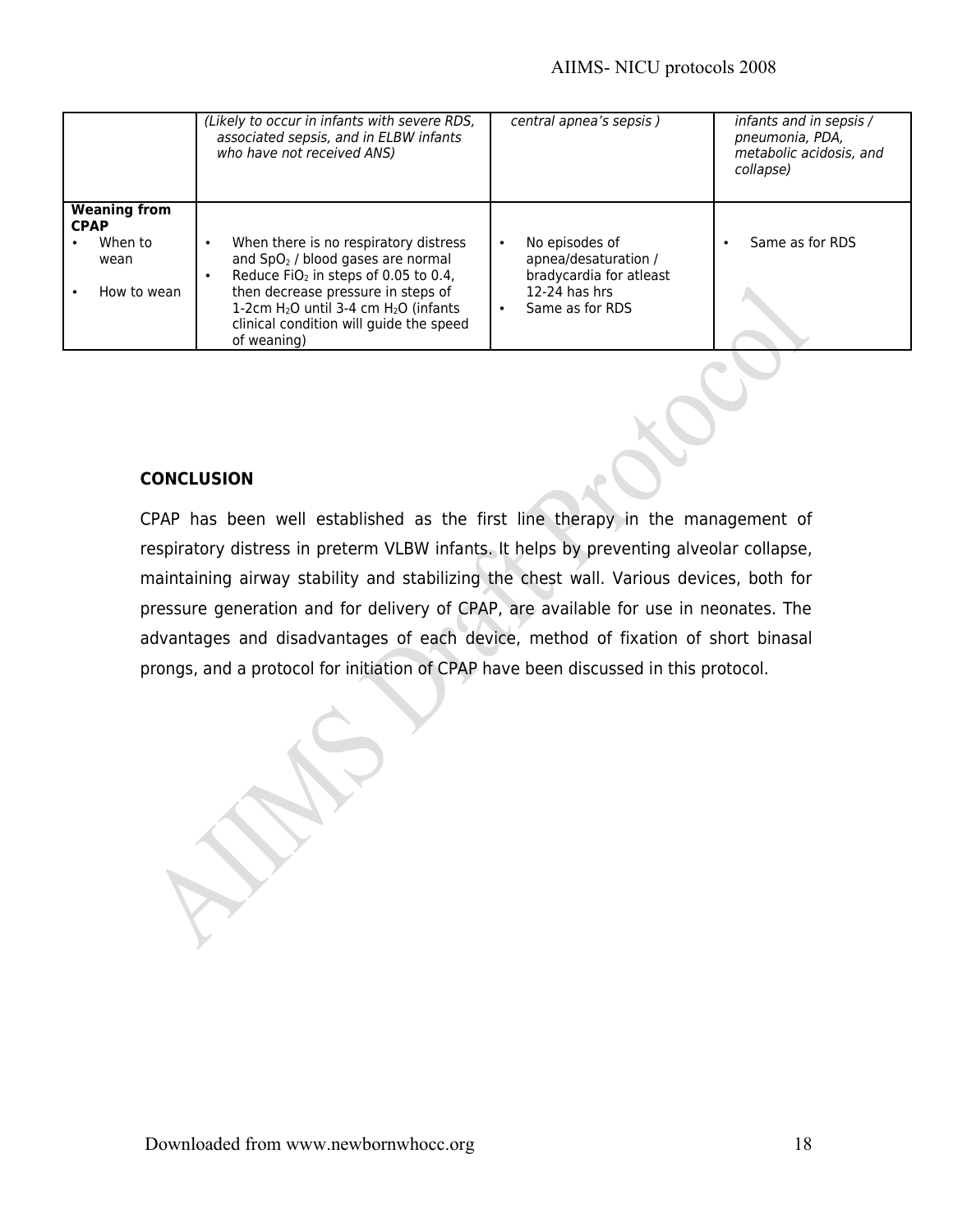### **References**

- 1. Sankar MJ, Deorari AK. CPAP A gentler mode of ventilation. J Neonatol 2007; 21:160-5
- 2. Upadhyay A, Deorari AK. Continuous positive airway pressure a gentler approach to ventilation. Indian Pediatr 2004;41:459-69
- 3. Gregory GA, Kitterman JA, Phibbs RH, et al: Treatment of idiopathic respiratory distress syndrome with continuous positive airway pressure. N Engl J Med 1971;284:333-40
- 4. Kattwinkel J, Nearman HS, Fanaroff AA, Katona PG, Klaus MH. Apnea of prematurity. Comparative therapeutic effects of cutaneous stimulation and nasal continuous positive airway pressure. J Pediatr 1975;86:588-92
- 5. Avery ME, Tooley WH, Keller JP, et al. Is chronic lung disease in low birth weight infants preventable? A survey of eight centers. Pediatrics 1987;79:26-30
- 6. Courtney SE, Barrington KJ.Continuous positive airway pressure and noninvasive ventilation. Clin Perinatol. 2007;34:73-92
- 7. Anonymous. Continuous Positive Airway Pressure Machines. In: Deorari AK, Paul VK (eds). Neonatal Equipment. 3rd edn. New Delhi: Sagar Publications 2006: p 129-137
- 8. De Paoli AG, Davis PG, Faber B, Morley CJ. Devices and pressure sources for administration of nasal continuous positive airway pressure (NCPAP) in preterm neonates. Cochrane Database of Syst. Rev. 2002: CD002977.
- 9. Sreenan C, Lemke RP, Hudson-Mason A, et al. High-flow nasal cannulae in the management of apnea of prematurity: a comparison with conventional nasal continuous positive airway pressure. Pediatrics 2001;107:1081–3
- 10. Gittermann MK, Fusch C, Gittermann AR, Regazzoni BM, Moessinger AC. Early nasal continuous positive airway pressure treatment reduces need for intubation in very low birth infants. Eur J Pediatr 1997;156:384-8
- 11. Poets CF, Sens B. Changes in intubation rates and outcome of VLBW -a population based study. Pediatrics 1996;98:24-7
- 12. Verder H, Robertson B, Greisen G, Ebbesen F, Albertsen P, Lundstron JT. Surfactant therapy and nasal continuous positive airway pressure for newborns with respiratory distress syndrome. Danish-Swedish Multicentre Study Group. N Engl J Med 1994; 331: 1051-5.